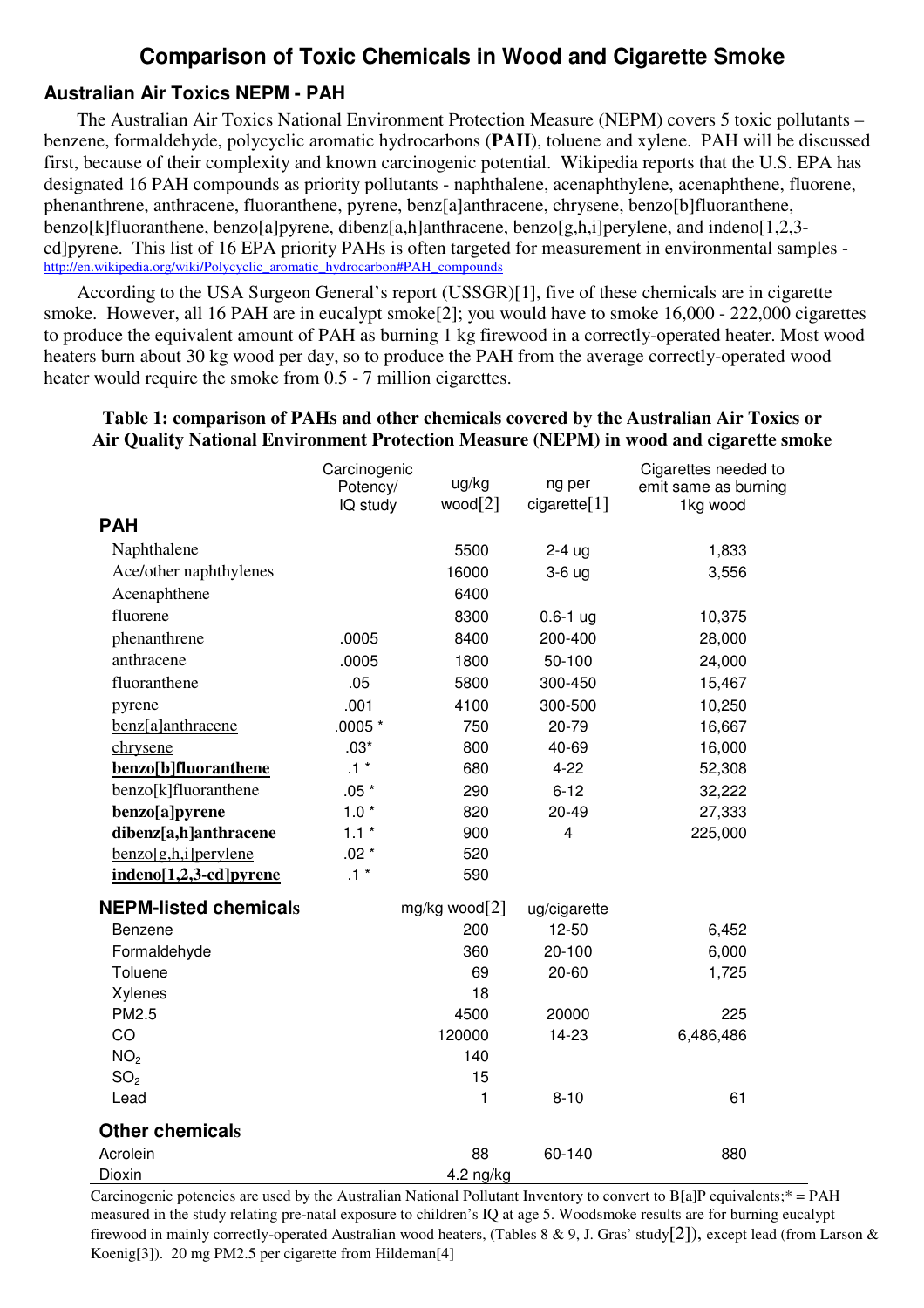Wikipedia lists three additional PAHs that are considered dangerous – coronene, benzo[j]fluoranthene, and ovalene. Although not tested for in the Australian analysis, Larson & Koenig[3] list coronene as a constituent of woodsmoke (800-3,000 ug/kg), but the USSGR does not list it in cigarette smoke. Larson & Koenig[3] lump the benzofluoranthenes together (600 – 5,000 ug/kg) so it is not possible to report specifically about benzo[j]fluoranthene, though the USSGR shows  $6 - 21$  ng of benzo[j]fluoranthene per cigarette. Ovalane is not reported as a constituent of either wood or cigarette smoke.

## **Other pollutants covered by Australian National Environment Protection Measures (NEPM)**

The other 4 pollutants covered in the Australian Air Toxics NEPM are benzene, formaldehyde, toluene and xylene. The Australian Ambient Air Quality NEPM covers particles, carbon monoxide (CO), nitrogen dioxide, ozone, sulphur dioxide and lead. With the exception of PM2.5, where a burning 1 kg of wood produces as much PM2.5 as 225 cigarettes, and lead (61 cigarettes), 1 kg wood burned in a correctly-operated heater produces as much pollution as 1,725 to 6.5 million cigarettes (see Table 1).

## **Dioxins and related compounds**

The Australian woodheater study[2] lists average dioxin emissions as 4.2 ng/kg – double the value used until then in Australian emissions inventories, but there is no mention of dioxin in the USSGR.

**PCDDs, PCDFs and (PCBs):** polychlorinated dibenzo dioxins (PCDDs) and furans (PCDFs) and dioxin-like polychlorinated biphenyls (PCBs), are amongst the most toxic pollutants known. A 12-month study of 6 locations in Australia covering industrial and residential sites, showed that levels of these harmful pollutants were close to zero, except when wood heaters were in use, when concentrations were up to 10 times higher than the non-heating season (see graph, right from Gras et al. http://www.cmar.csiro.au/e-print/open/gras\_2005a.pdf).



## **Other important chemicals**

One other important chemical is acrolein, shown in 2005 to be the chemical in cigarette smoke responsible for inhibiting the immune system.[5] Breathing woodsmoke is also known to suppress the immune system. For example, when mice were subjected either to woodsmoke, oil furnace fumes, or clean air for 6 hours, then challenged by a respiratory bug. 21% of those exposed to wood smoke were dead two weeks later, compared with only 5% mice exposed to fumes from the oil furnace or to clean air.[6]. Using a woodheater for 1 day is likely to produce as much acrolein as in the smoke of 26,000 cigarettes.

This could be why infants in exposed to high levels of woodsmoke have even greater increased risk of bronchiolitis (8%) than living within 50 metres of a major highway (6%).[7] When interviewed, the author of the research study explained that "*Bronchiolitis is the number one reason why a child ends up in a hospital in the first year of life*" and that this study "*lets families know about concerns about infant exposure to traffic and wood-burning appliances*. *If they can avoid those things, they should.*" http://www.medicinenet.com/script/main/art.asp?articlekey=107393.

## **Pregnant women - PAH exposure causes genetic damage and reduces children's IQ**

In developing countries, children whose mothers cook with wood (as opposed to kerosene) stoves have reduced IQ, memory and poorer social skills in Belize, Kenya, Nepal and American Samoa, and also in Guatemala

Polycyclic aromatic hydrocarbons (PAH) are the main toxins in woodsmoke. A US study published in 2009 and study of Polish women published in April 2010 found that exposure to PAH during pregnancy is associated with reduced IQ when the children start school at age 5.

The US study measured exposure to PAHs in women's home environment during the third trimester of pregnancy. Measured exposure was used to split the mothers into two groups – those with PAH over 2.26 ng/m<sup>3</sup> (high exposure) and those with PAH less than this (low exposure group). After adjusting for the mother's intelligence, quality of the home environment, exposures to other PAH and other relevant factors, children whose mothers were in the high exposure group scored about 5 points lower on average on several measures of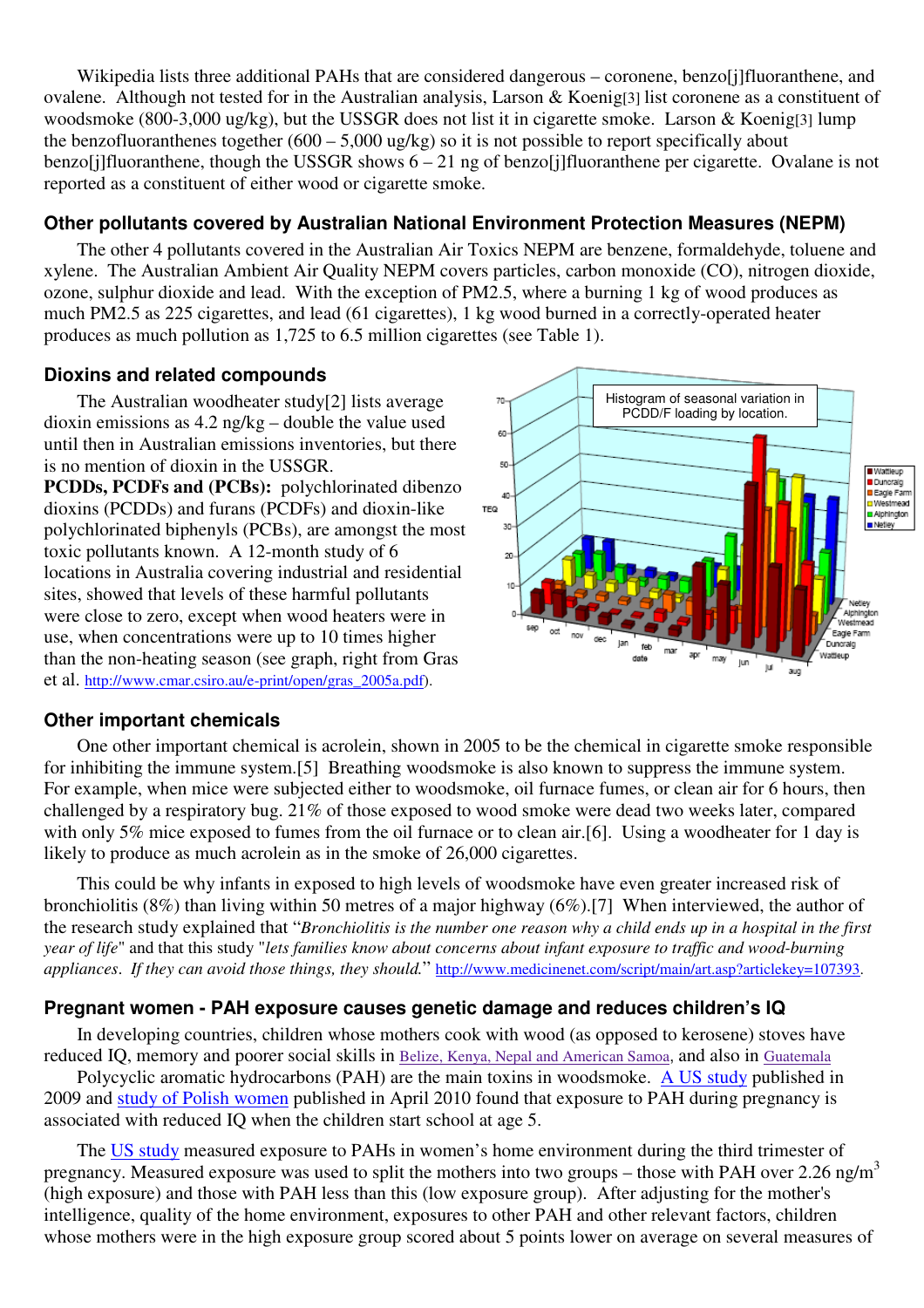IQ than those whose mothers were in the low PAH group. The relatively low PAH exposure (over 2.26 ng/m<sup>3</sup>) is of great concern, because measured wintertime PAH in Armidale, where about half of houses have wood heaters, averaged 8.62 ng/m<sup>3</sup>, maximum 24.0, see http://woodsmoke.3sc.net/pah)

The second study of pregnant Caucasian women in Poland confirmed the results. "*The effect on intelligence was comparable to that seen in NYC children exposed prenatally to the same air pollutants*," explained Frederica Perera, professor of Environmental Health Sciences. The Polish study measured exposure to benz[a]anthracene, chrysene, benzo[b]fluoranthene, benzo[k]fluoranthene, benzo[a]pyrene, ibenz[a,h]anthracene, benzo[g,h,i]perylene, indeno[1,2,3-cd]pyrene (see Table 1). Four of these PAH have the highest-listed carcinogenic potential. Two are in cigarette smoke, but all four are in woodsmoke. For the two in both wood and cigarette smoke, burning 1 kg firewood produces as much toxic PAH as in 16,000 cigarettes (Table 1).

Research published in March 2012 measured DNA adducts (genetic damage) specific to benzo[a]pyrene in umbilical cord blood, and also measured the mothers' exposure to PAH during the 3rd term of pregnancy. The study provided clear evidence that B[a]P exposure is linked to behavioural problems. The 41% of children with detectable B[a]P adducts in umbilical cord blood had a 4-fold increase in attention problems, and 2.6-fold increases in attention/hyperactivity problems and anxiety problems.[8]

#### **Suporting information**

The review by Naeher[9] notes: *"***Organic extracts of ambient particulate matter (PM) containing substantial quantities of woodsmoke are 30- fold more potent than extracts of cigarette smoke condensate in a mouse skin tumor induction assay (Cupitt et al., 1994)***"* This supports the view that, gram for gram, woodsmoke is actually worse than cigarette smoke. Although woodsmoke doesn't contain nicotine, and studies of the chemical composition of woodsmoke are generally limited to recognised carcinogens and toxins such as PAHs and dioxins (unlike cigarette smoke which has been comprehensively studied), Table 1 shows that woodsmoke contains much higher concentrations of these chemicals than cigarette smoke. Indeed 2 chemicals with carcinogentic potential of 1 - benzo[g,h,i]perylene and indeno[1,2,3-cd]pyrene are in wood, but not cigarette smoke.

Cigarette smoke also contains other chemicals – some beneficial if eaten e.g. linolenic acid (omega-3) and oleic acid (a key ingredient of "Lorenzo's Oil") and others that are clearly harmful in large doses. Some chemicals have thresholds, below which harmful effects are not detected. Others, including PM2.5 and carcinogens, have no threshold – the risk of a cancer-causing mutation is directly proportional to exposure, but there is no threshold, below which there is no risk. This comparison concentrates on the latter type of chemicals that are considered sufficiently hazardous to be included in the Australian Air Toxics NEPM, or the Ambient Air Quality NEPM.

#### **PM2.5 exposure inside houses – similar to living with a smoker**

Results from Launceston in 2003 show that fine particle measurements inside people's homes in winter were 31.4 ug/m3 greater than in summer.[10] A US study found that living with a 1-pack per day smoker increased exposure by 30 ug/m<sup>3</sup>.[11] Winter in a woodsmoke-affected city such as Launceston would therefore appear to be worse than living with a 1-pack per day smoker.

#### **PM2.5: one woodheater = 2,670 – 4,000 passenger cars**

According to one researcher: "*In the limited amount of studies that have been done so far that have directly compared smoke from fires with the same level of particulates and smoke from car exhaust, industry have all tended to show that the effects from the wood smoke are actually worse for lung conditions than a similar amount from, say, car exhaust*" http://www.abc.net.au/news/stories/2008/04/24/2226672.htm?site=news

Most heaters in the Australian study were operated correctly – emissions averaged 4.5 g/kg for eucalypts, with a much higher value 15.8 g/kg for pine.<sup>[2]</sup> In contrast, a study of real-life emissions in Launceston (where households who volunteered to have their emissions measured appeared to take a lot more time and trouble to operate their heaters correctly – even adding wood in the middle of the night rather than stoking them up for an overnight burn) averaged 9.4 g/kg. A typical heater burns about 30 kg per day and, with real-life emissions of normally-operated heaters, according to Prof John Todd, of 10 to 15 g/kg of wood, will emit 300 – 450 g PM2.5 per day, the same as produced by  $15,000 - 22,500$  cigarettes.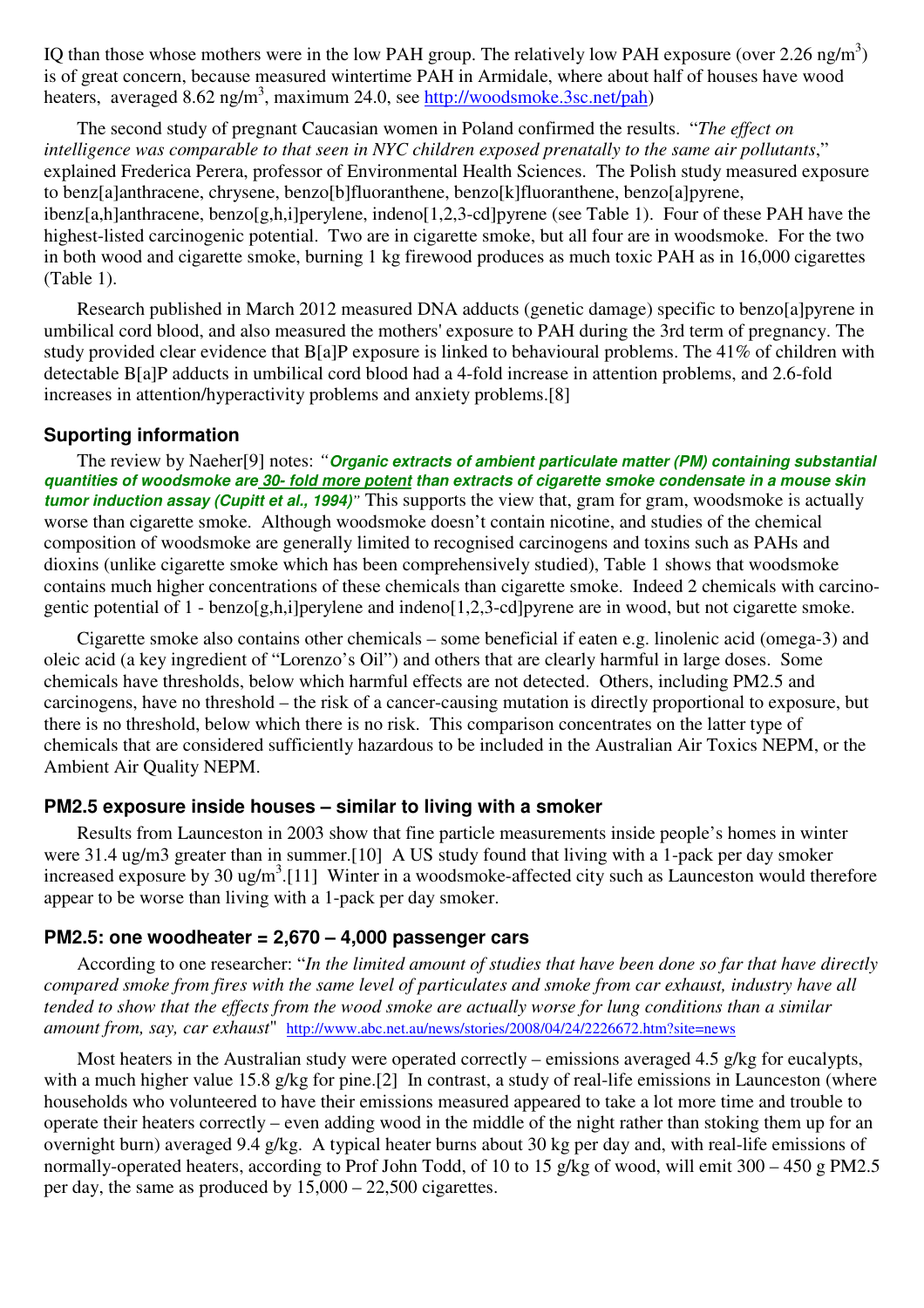With annual firewood consumption of about 4 tonnes/year, the average wood heater in Armidale emits 40 to 60 kg of PM2.5 per year, as much health-hazardous PM2.5 pollution as 2,670-4,000 passenger cars (typical emissions 0.001 g/km, see Figure 7 below from the NISE report[12]) each driving 15,000 km/year.

### Figure 7: Average and maximum PM<sub>25</sub> results by vehicle and age category (fleet subset)

### NISE2 fleet: average PM<sub>25</sub>

Error bar shows maximum recorded result in that vehicle category



#### the ADRs.

**SUV's exhaust stream cleaner than air polluted by a wood-burning fireplace 100 feet away**



A Radiance Research M903 Nephelometer (coupled with a pressure and temperature compensation sensor and heater) was used to measure woodsmoke at the front door of a house (100 feet from the chimney of a neighbour using a wood-burning fireplace) and the exhaust stream of a SUV. "In August 2015 we decided to test the PM 2.5 levels from a 2013 Ford Explorer with a V8 engine. The nephelometer was positioned 15cm away from the exhaust pipe on a calm day. After several minutes of readings on a warmed up engine, the PM 2.5 levels ranged between 8 and 11 with a modal response of approximately 8.5 ... This shows us how clean vehicles emissions are when compared to woodsmoke fires. Paradoxically you would be safer (at least from a PM 2.5 perspective) breathing off this tailpipe like a snorkel than living near a wood fire like this where readings have sometimes hit 200 (ten times the provincial limit)." More info: http://gabriolacleanair.blogspot.com.au/2015/11/how-clean-are-emissions-from-suv.html

## **More complete list of chemicals**

The Burning Issues website provides an abbreviated list of chemicals, noting toxicity and which are in cigarette smoke: http://burningissues.org/car-www/pdfs/WoodSmokeBroTG2.pdf

\*+carbon monoxide, methane, VOCs (C2-C7),\*aldehydes, +formaldehyde, \*+acrolein, +propionaldehyde,b utyl aldehyde, +acetaldehyde, furfural, substituted furans, +benzene, +alkyl benzenes, +toluene, acetic acid, formic acid, \*nitrogen oxides (NO, NO2), \*sulfur dioxide, +methyl chloride, +naphthalene, +substituted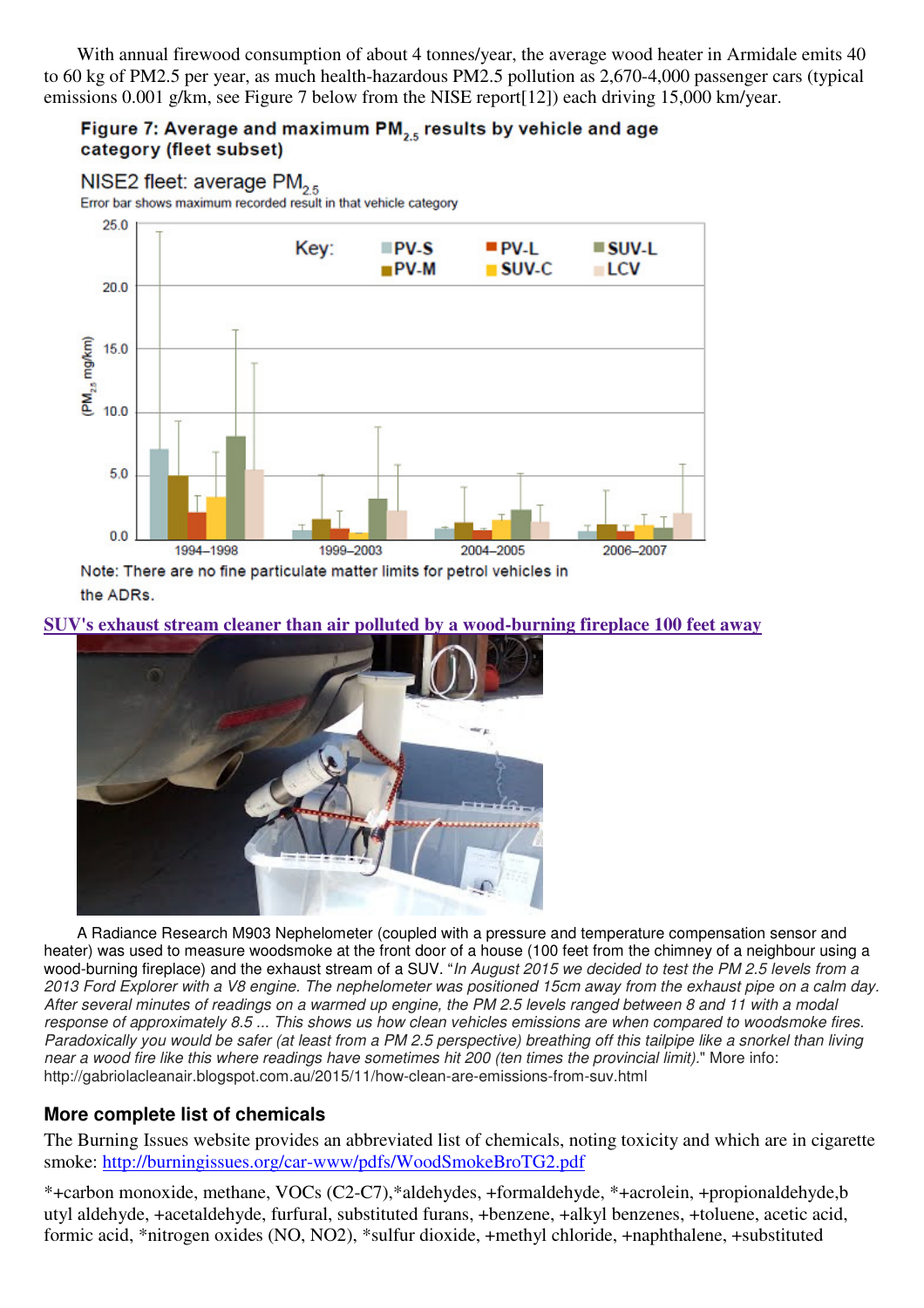naphthalenes, oxygenated monoaromatics, guaiacol (and derivatives), \*+phenol (and derivatives), syringol (and derivatives), +catechol (and derivatives), \*+particulate organic carbon, oxygenated polycyclic aromatic hydrocarbons, +PAHs: fluorene, phenanthrene, +anthracene, methylanthracenes, +fluoranthene, \*+pyrene, +benzo(a)anthracene, +chrysene, +benzofl uoranthenes, \*+benzo(e)pyrene, \*+benzo(a)pyrene, \*perylene, +ideno(1,2,3- cd)pyrene, \*benz(ghi)perylene, \*coronene, +dibenzo(a,h)pyrene, retene, dibenz(a,h)anthracene, trace elements: Na, Mg, Al, Si, S, Cl, K, Ca, Ti, V, +Cr, +Mn, Fe, +Ni, Cu, Zn, Br, +Pb; particulate elemental carbon, normal alkanes (C24-C30), cyclic di-and triterpenoids, dehydroabietic acid, isopimaric acid, lupenone, friedelin, +chlorinated dioxins

*\* Indicates a chemical also found in cigarette smoke +Indicates a chemical that is classifi ed as toxic by U.S. Law*

The American Lung Association, simply states: "*When possible, the American Lung Association strongly recommends using cleaner, less toxic sources of heat. Converting a wood-burning fireplace or stove to use either natural gas or propane will eliminate exposure to the dangerous toxins wood burning generates including dioxin, arsenic and formaldehyde.*"

#### **References**

- 1. US Surgeon General, *1989. Reducing the Health Consequences of Smoking.*, 1989, Tables 5-8, p.81-89, Available at: http://profiles.nlm.nih.gov/NN/B/B/X/Y/\_/nnbbxy.pdf.
- 2. Gras, J., *Emissions from Domestic Solid Fuel Burning Appliances.*, 2002, Environment Australia Technical Report No. 5, March 2002. Available at: http://www.environment.gov.au/atmosphere/airquality/publications/report5/index.html.
- 3. Larson, T. and J. Koenig, *Wood smoke: emissions and noncancer respiratory effects.* Annu. Rev. Public Health, 1994. **15**: p. 133-56.
- 4. Hildemann, L., G. Markowski, and G. Cass, *Chemical composition of emissions from urban sources of fine organic aerosol.* Environmental Science and Technology, 1991. **25**(4): p. 744-959.
- 5. Lambert, C., et al., *Acrolein in cigarette smoke inhibits T-cell responses.* The Journal of allergy and clinical immunology, 2005. **116**(4): p. 916-922.
- 6. Stone, R., *Environmental toxicants under scrutiny at Baltimore meeting. (March 1995 Society of Toxicology conference).* Science, 1995. **March 24, v267 n5205 p1770(2)**.
- 7. Karr, C.J., et al., *Influence of Ambient Air Pollutant Sources on Clinical Encounters for Infant Bronchiolitis.* Am. J. Respir. Crit. Care Med., 2009. **180**(10): p. 995-1001.
- 8. Perera, F.P., et al., *Prenatal Polycyclic Aromatic Hydrocarbon (PAH) Exposure and Child Behavior at age 6-7.* Environ Health Perspect, 2012. **120**(6): p. 921-6.
- 9. Naeher, L., et al., *Woodsmoke Health Effects: A Review.* Inhalation Toxicology, 2007. **19**(1): p. 67-106.
- 10. NHT, *Technical Report No 8. Personal Monitoring of Selected VOCs: The Contribution of Woodsmoke to Exposure*, 2004, CSIRO Atmospheric Research, for the Natural Heritage Trust. (available at http://www.deh.gov.au/atmosphere/airquality/publications/pem/).
- 11. Neas, L., et al., *Concentration of indoor particulate matter as a determinant of respiratory health in children.* Am. J. Epidemiol., 1994. **139**(11): p. 1088-1099.
- 12. NISE2, *Second National In-Service Emissions Study: Technical Summary*, 2009, Australian Government Department of the Environment. Available at: http://www.environment.gov.au/archive/transport/publications/nise2.html.
- 13. ABS, *4602.0.55.001 Environmental Issues: Energy Use and Conservation data cube. Available at: http://www.abs.gov.au/AUSSTATS/abs@.nsf/DetailsPage/4602.0.55.001Mar%202008?OpenDocument*, 2008.
- 14. Khan, L., K. Parton, and H. Doran, *Cost of Particulate Air Pollution in Armidale: A Clinical Event Survey.* Environmental Health, 2007. **7**(2): p. 11-21.
- 15. Fisher, G., et al., *Health and Air Pollution in New Zealand, Final Report*, 2007, Health Research Council of New Zealand & Ministry for the Environment & Ministry of Transport.
- 16. Perera, F.P., et al., *Prenatal Airborne Polycyclic Aromatic Hydrocarbon Exposure and Child IQ at Age 5 Years.* Pediatrics, 2009. **124**(2): p. e195-202.
- 17. Pintos, J., et al., *Use of wood stoves and risk of cancers of the upper aero-digestive tract: a case-control study.* Int J Epidemiol, 1998. **27**(6): p. 936-40.
- 18. Daigler, G., S. Markello, and K. Cummings, *The effect of indoor air pollutants on otitis media and asthma in children.* The Laryngoscope, 1991. **101**(3): p. 293.
- 19. Woodruff, T.J., J. Grillo, and K.C. Schoendorf, *The relationship between selected causes of postneonatal infant mortality and particulate air pollution in the United States.* Environ Health Perspect, 1997. **105**(6): p. 608-12.
- 20. Clancy, L., et al., *Effect of air-pollution control on death rates in Dublin, Ireland: an intervention study.* Lancet, 2002. **360**(9341): p. 1210-4.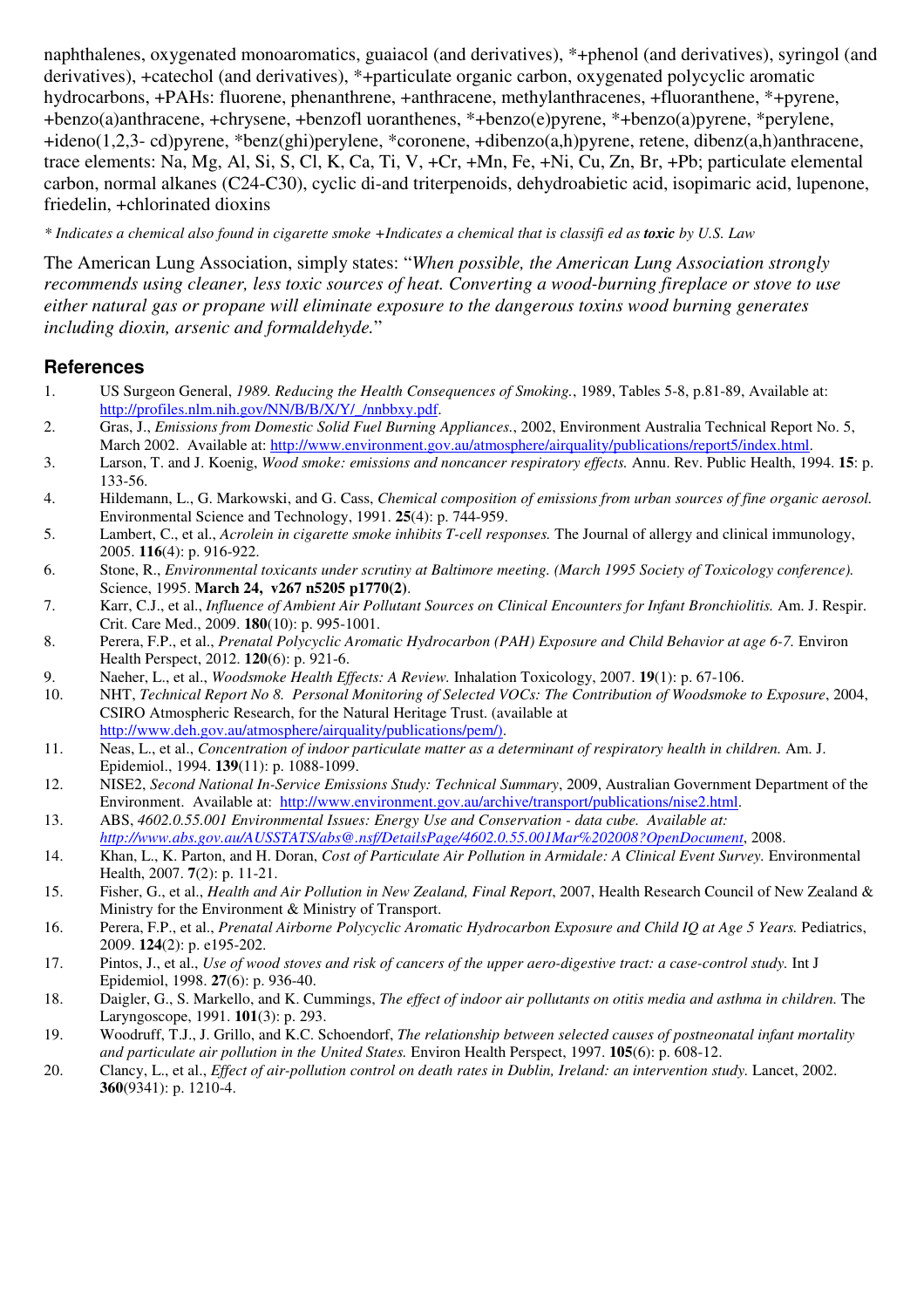# **Other Information, Ideas**

## **Health Experts recommend using clean heating in preference to wood heaters**

The **Australian Lung Foundation** (**ALF**) recommends: "*use alternative methods (instead of wood heaters) for climate control, including insulating and improving the energy efficiency of homes, flued gas and and electric heaters and energy efficient house design"* more info

The **American Lung Association** (ALA) recommends: *"avoid burning wood in homes where less polluting heating alternatives are available"* more info and also

The **American Lung Association** *"strongly recommends using cleaner, less toxic sources of heat. Converting a wood-burning fireplace or stove to use either natural gas or propane will eliminate exposure to the dangerous toxins wood burning generates including dioxin, arsenic and formaldehyde"* see http://www.lungusa.org/pressroom/press-releases/cleaner-alternatives-for-winter-heat.html

The **UK Government** recommends: *"Avoid burning solid fuels if possible. If you live in a smoke control area, burn only authorised smokeless fuels (your local authority can advise you)"* more info

**NSW "Action for Air"** (2009) **acknowledges PM2.5 are particularly dangerous**: "**Health research identifies particles of less than 2.5 micrograms (PM2.5) as a particular concern because their smaller size means they can be inhaled deeper into the lungs, and because there is no safe threshold level to use for setting standards**."

**We can't keep smoke pollution out of our homes; the particles (PM2.5) are so tiny they enter our homes along with the air we need to breathe. The only way to keep them out would be to make the house airtight, but then we'd die from lack of air!** 



Note: Although open-hearth fireplaces are a significant source of fine particle pollution (even more than wood stove fires), they are not included in the above diagram because this diagram compares emissions based on equivalent heat output, and fireplaces are not actually a heat source for a residence. Homeowners will often find their house growing colder while a fire is burning in an open fireplace because warm air from the home is being drawn up the chimney.

\\Chinook\c&e\Wood stoves & fireplaces\Darrington\Fact sheet\Images\CIRCLES.doo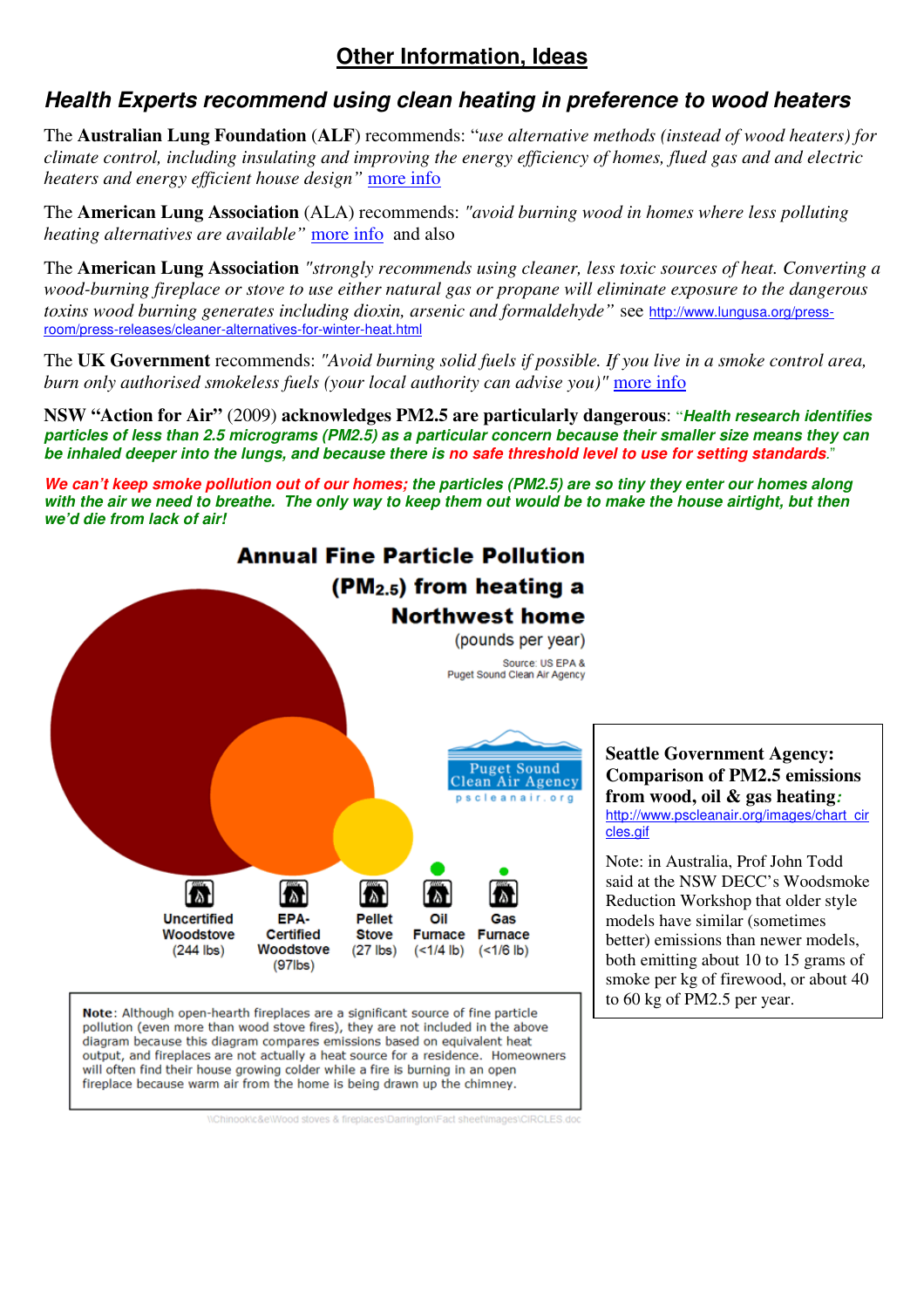# **Canberra's PAH – 3.9% of households cause 67% of the problem**

The ABS reports that in 2007-08 only 3.9% of ACT households used wood as the main form of space heating – 57.3% use gas, 35.3% electricity, 0.7% oil and 1.6% no heating.[13] Yet the shows domestic solid fuel burning (wood – the ABS reports no other solid fuel use for space heating) is responsible for 67% of Canberra's PAH emissions – 16,000 kg/year out of a total of 24,000 kg/year.



# Emissions of Polycyclic aromatic hydrocarbons by Source

Source: National Pollutant Inventory (2007-08)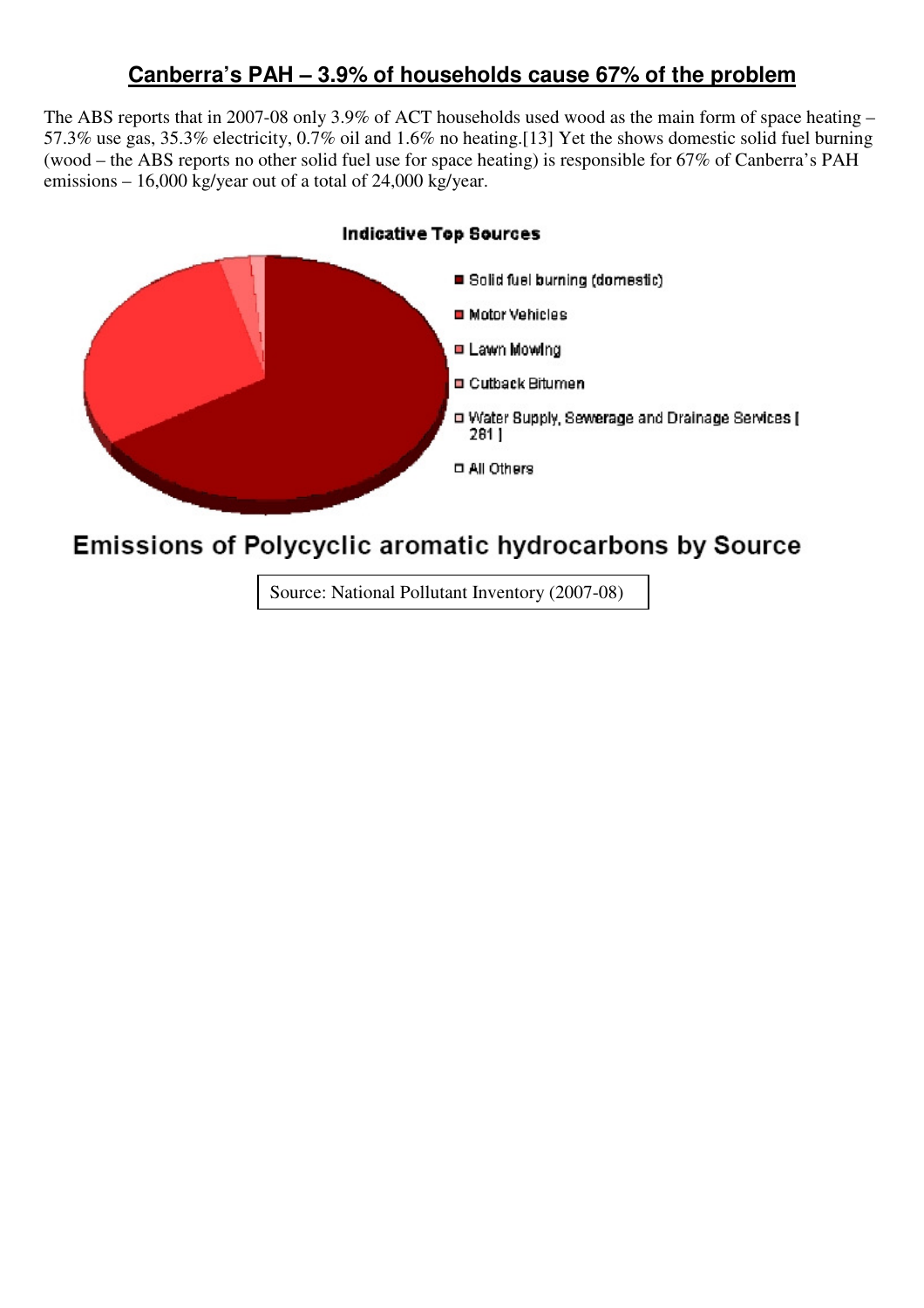# **Health Effects of Air Pollution in Armidale**

# **Additional visits to GPs for respiratory complaints**

A UNE study published in 2007 reported that winter woodsmoke causes 8.8 additional visits per day to GPs in Armidale for respiratory complaints, or about 750 additional visits per year. The estimated economic cost was \$189.35 per visit, i.e. about \$142,000 per year.[14] The community will also have to bear the cost of more serious ailments, including hospital admissions, which were not included in this total.

# **Premature deaths**

The most serious problem is the loss of life expectancy. The most relevant study of woodsmoke and health was in Christchurch, NZ. Analyses published in 2007 show that (after adjusting for other factors such as age, sex, ethnicity, socio-economic status and tobacco smoking habits) death rates were related to smoke levels[15]. Estimates for each increase of  $10\mu\text{g/m}^3$  of PM10 exposure were:

- 34% increase in respiratory deaths
- 11% increase in circulatory deaths
- 8% increase in all deaths

Assuming woodsmoke has a similar effect on health in NZ and Australia, the best estimate is that woodsmoke increases Armidale's death rate by about 9.2%, or that the 177 residents of Armidale expected to die next year would have lived a total of 150 more years of healthy life if we had clean air. In NZ, a year of healthy life was valued at NZ\$75,000. Assuming a year of life in Armidale is worth \$50,000, the estimated cost of woodheaters in Armidale is  $150 \times $50,000 = $7.5$  million.

# **Reduction in Children's IQ**

Polycyclic aromatic hydrocarbons (PAH) are the main toxins in woodsmoke. A US study measured exposure to PAHs in women's home environment during the third trimester of pregnancy. Measured exposure was used to split the mothers into two groups – those with PAH over 2.26 ng/m<sup>3</sup> (high exposure) and those with PAH less than this (low exposure group).

After adjusting for the mother's intelligence, quality of the home environment, other exposures to PAHs and other relevant factors, children whose mothers were in the high exposure group scored about 5 points lower on average on several measures of IQ than those whose mothers were in the low PAH group[16] http://autismjabberwocky.blogspot.com/2009/07/study-watch-prenatal-airborne.html.

Wintertime PAH measurements in Armidale averaged 8.62 ng/m<sup>3</sup> (max 24.0 ng/m<sup>3</sup>) http://www.environment.nsw.gov.au/air/dopahhm/pahresults.htm - about 4 times higher than what was considered high PAH exposure in the IQ study.

There are about 270 births per year in the Armidale Dumaresq LGA. Given that Armidale's winter average PAH was four times greater than what was considered high in the US study, as well city residents, people in country areas with wood heaters and some of their neighbours are likely to be affected. The wood heating season lasts for over 4 months, so a third of the 270 births (i.e. 90) are likely to be exposed to more than 2.26 ng/m<sup>3</sup> of PAH pollution during the third trimester. If a 5 point loss of IQ leads to a \$1,250 per year reduction in income, or \$50,000 over a child's lifetime, the estimated cost is \$4.5 million per year.

# **Other costs**

Woodsmoke associated with many other health problems, e.g. mouth and throat cancers[17], middle ear infections[18] and bronchiolitis in children. Exposure to woodsmoke was noted to produce a higher increase in the risk of bronchiolitis (8%) than living within 50 metres of a major highway.[7] PM2.5 pollution in general is associated with cot deaths[19]; exposure to PM2.5 in childhood is associated with increased risk of chronic obstructive pulmonary disease in adulthood – see http://www.upi.com/Health\_News/2009/07/23/Particulatesin-babys-lungs-may-COPD/UPI-87811248375081/. These costs have not been quantified.

# **Total costs**

The above estimates – GP visits \$142,000; lost of healthy life years \$7.5 million; reduced IQ of babies: \$4.5 million – amount to over \$12 million per year, i.e. about \$3,500 per year for every woodheater in the area.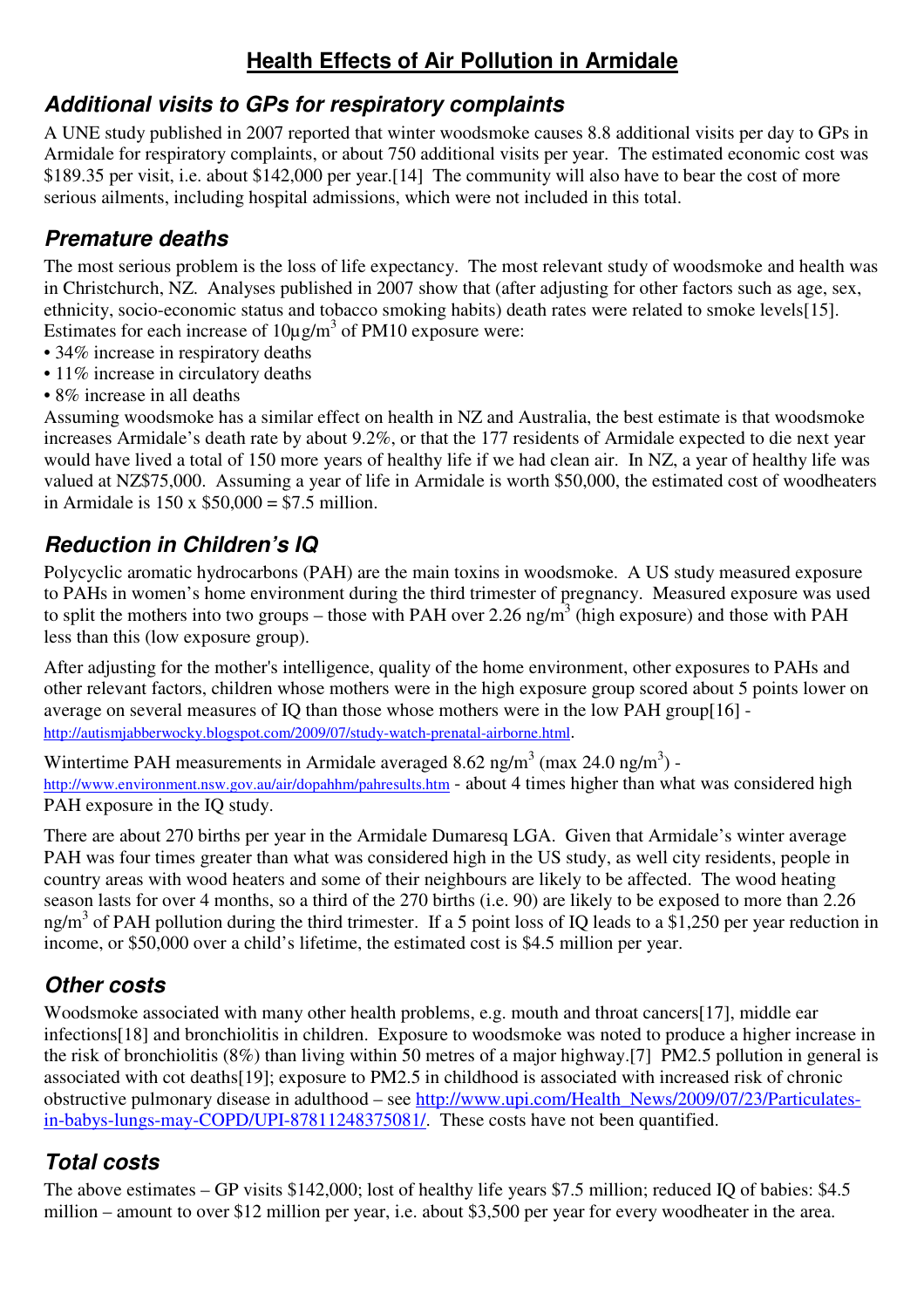This estimate is similar to estimated costs elsewhere, e.g. a team of 25 experts in NZ estimated that the cost of woodsmoke pollution in Christchurch was more than NZ\$2,700 per heater per year. This was based on an internationally-accepted estimate (used for traffic pollution) of  $4.5\%$  increased mortality per 10 ug/m<sup>3</sup> of PM10 exposure. Estimated costs based on the 8% increase observed in Christchurch for woodsmoke would be more than NZ\$4,000 per heater per year.

# **Does information on health costs change people's perception of woodheating?**

Information is needed on whether people who understand the health effects of woodsmoke would support more effective woodsmoke reduction policies. We already have the views of participants to the UNE study on possible woodsmoke-reduction policies. In order to improve our education message and formulate better policies, we need a survey asking questions such as:

1) Imagine you were a healthy 75 year old. How much would you pay for another year of healthy life: (Responses could be left open, or include some suggested values, e.g. norms from other studies) 2) Imagine you (or a close friend or relative) were about to start a family and you learned that exposure to a certain chemical was likely to reduce the baby's IQ by 5 points, with some suggestions that exposure might increase the risk of autism. How much do you think should be spent on avoiding this chemical? Etc etc

## **More information - ideas**

### **Montreal banned new wood heaters from 28 April 2009**

Montreal has freezing cold winters. Daily minimum temperatures average -13C in January; daily maxima average - 5C. Despite the cold climate, installation of all new wood stoves was banned from 28 April 2009, to protect people's health – http://www.montrealgazette.com/Technology/Wood+stove+passes/1543628/story.html Woodheating accounts for 47% of Montreal's PM2.5 pollution, including 45 winter days from November 2008 to March 2009 with PM2.5 levels exceeding the standard. PM2.5 cause an estimated 6,028 cases of infantile bronchitis, 40,449 days of asthma symptoms and 1,540 premature deaths in Montreal. http://www.pq.lung.ca/environment-environnement/wood\_smoke-fumee\_bois/enjeumontreal/

## **California and Launceston**

California's Healthy Hearths Program (http://www.aqmd.gov/healthyhearths/Why\_HH.htm) bans all wood burning devices in new buildings and also bans use of all wood burning devices whenever PM2.5 pollution is forecast to exceed the air quality standard.

Launceston, Tas, also suffers from woodsmoke pollution. In the 1990s an initial "Breathe the Benefits" campaign encouraging people to operate heaters correctly failed to produce an improvement. Subsequent community education programs explained the health problems caused by woodsmoke. Nearly three quarters of families with woodheating switched to non-polluting alternatives, as recommended by the ALF. Air pollution measurements reduced dramatically. After a community survey, Launceston's Strategic Plan 2008-2013 was formulated. It seeks further funding for the woodheater buyback program, and to "*Evaluate the introduction of a by-law that prevents the installation of wood heaters in homes*" by 2011 (Strategy 1.1 of Priority 1, see: http://www.launceston.tas.gov.au/content/view/164/365/)

## **NSW Local Councils**

The installation of new wood heaters has been banned by several local authorities, including Waverley and Pittwater, as well as for new buildings in Holroyd, Manooka Valley and the Oran Park and Turner Road Growth Precincts.

## **Dublin banned smoky home heating - 2,000 fewer deaths over 6 years**

The health effects of air pollution are real. When one study of air pollution, involving six cities, was followed up, PM2.5 had dropped substantially in one city, moderately in another, remaining stable elsewhere. Death rates fell in the first two cities relative to the other four. Dublin reduced PM2.5 pollution by banning non-smokeless coal in September 1990. There were 15.5% fewer respiratory and 10.3% fewer cardiovascular deaths in the 6 years after the ban, compared with the previous 6 years – a total of 696 fewer respiratory and 1458 cardiovascular deaths during the first 6 years of the ban[20]. Having experienced the health benefits, it is hard to imagine Dubliners would want to back to the smoky old days.